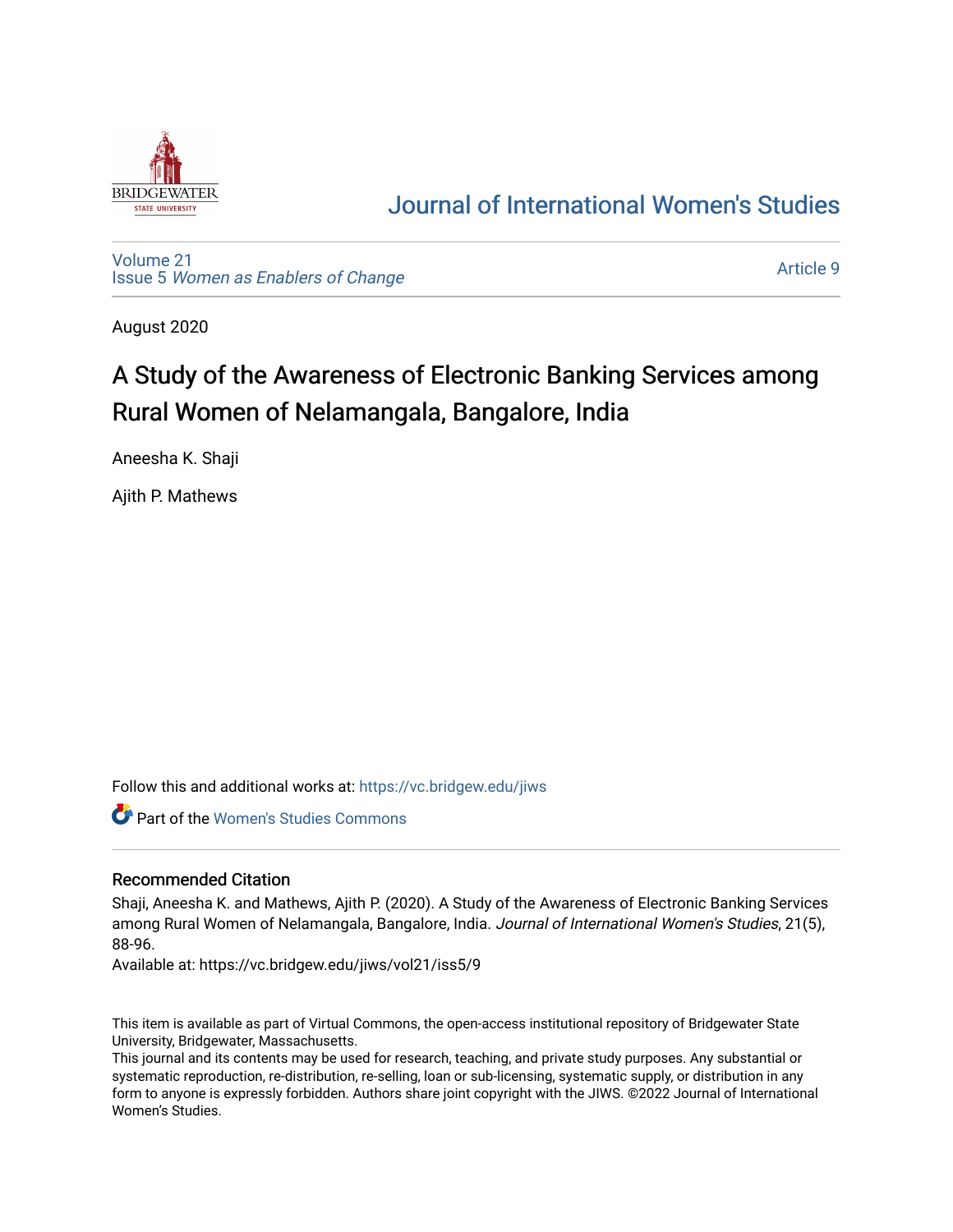Shaji and Mathews: A Study of the Awareness of Electronic Banking Services

This journal and its contents may be used for research, teaching and private study purposes. Any substantial or systematic reproduction, re-distribution, re-selling, loan or sub-licensing, systematic supply or distribution in any form to anyone is expressly forbidden. ©2020 Journal of International Women's Studies.

## **A Study of the Awareness of Electronic Banking Services among Rural Women of Nelamangala, Bangalore, India**

By Aneesha K. Shaji<sup>[1](#page-1-0)</sup> and Ajith P. Mathews<sup>[2](#page-1-1)</sup>

#### **Abstract**

The revolution in electronic technology has taken the world by storm. The banking sector has not been immune to the impact of this digital revolution. In India, both private and public banks have changed their standard business practices and have now shifted entirely to electronic banking. The banking transactions that are executed through electronic devices and over the internet are termed electronic banking. One of the special features of urbanization is that urbanized society, irrespective of gender, is ready to accept the change and adjust to the new technologies quickly because of their extensive exposure to these innovations and their higher educational standard. This raises the question of how far these electronic banking reforms impact residents in rural areas, especially rural women who spend most of their lives within their homes. The present study has been undertaken to analyse the extent to which rural women are aware of electronic banking services with special reference to Nelamangala, which comes under the Bangalore Rural district of Karnataka state in India.

*Keywords*: Electronic Banking, Awareness, Customer satisfaction, women in banking, rural women, Banking sector, Bangalore

## **Introduction**

The success of any innovation largely depends upon the range of its reach, i.e., how many ordinary people can afford it and use it efficiently. The Indian banking system has undergone tremendous change in the last few years, both in the online and offline mode. This innovation has been variously called electronic banking, mobile banking, or online banking. The Indian banking sector is highly structured, and it consists of public sector banks, private sector banks, and foreign banks. The number of ATMs in India is increasing day by day, which clearly shows that greater numbers of ordinary people are using banking innovations, which automatically increases their quality of life and spending. Use of debit and credit cards has become a habit even in the life of a common man now.

An undisputed fact is that an advanced and up-to-date banking culture is essential for the overall upliftment of the country. This electronic banking culture has already influenced the

<span id="page-1-0"></span><sup>&</sup>lt;sup>1</sup>Aneesha K Shaji is an Assistant Professor at Kristu Jayanti College (Autonomous)Bangalore, Karnataka, India. Her educational qualification includes M. Com, NET-JRF. She is also pursuing her Ph.D. from CHRIST (Deemed to be University), Bengaluru. She worked as an Associate in tax and audit at KPMG, Bangalore. The research area mainly concerned with behavioral Finance and Banking. She has presented and published papers in various national and international conferences—corresponding Author [aneesha@kristujayanti.com](mailto:aneesha@kristujayanti.com)

<span id="page-1-1"></span><sup>2</sup> Ajith P Mathews is an Assistant Professor at Kristu Jayanti College (Autonomous), Bengaluru, Karnataka, India. His basic academic level qualifications include M. Com, MBA, B.Ed (Commerce), SET. He has almost four years of industry experience in and outside India in the fields of accounting and finance. His area of interests in banking, finance as well as marketing.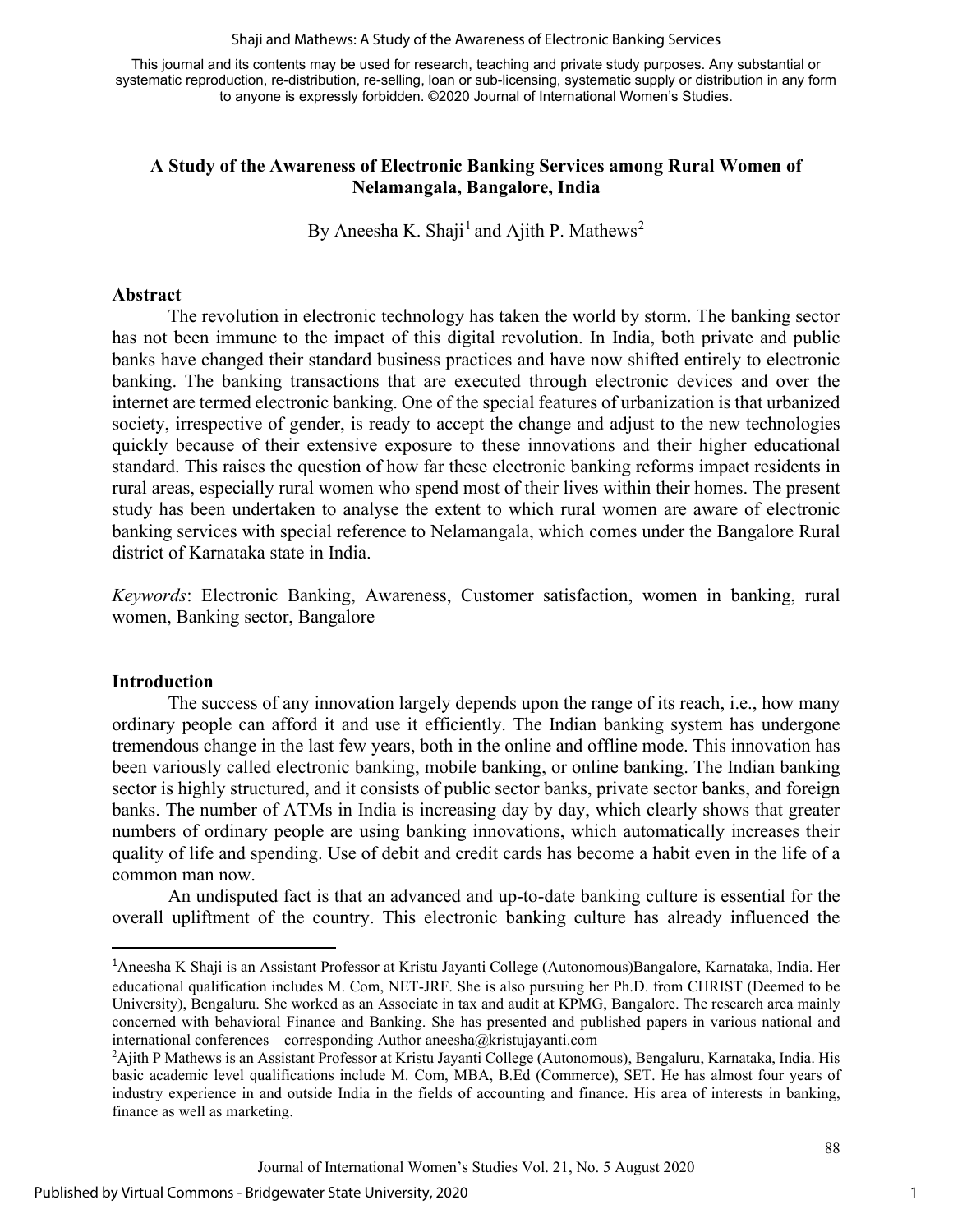lifestyle and spending habits of people, especially the youth and the middle-aged. It is undoubtedly a positive change, as it brings comfort and convenience to the lives of common people, and most importantly, the risk of physically handling cash is minimized to a very great extent. The government's new policy of digital India is aimed at maximizing such financial transactions. With the advancement of banking innovations, the employees who work in the banking sector are also benefitted as there are much fewer footfalls in banks. The innovations also enable the customers to initiate monetary transactions themselves without requiring the aid of bank employees.

Whenever new technology is introduced, one of the critical factors in its acceptance is the dissemination of awareness concerning its proper use. This applies in the case of electronic banking as well. Efforts must be taken by the banking sector, to properly update the customers, about the recent developments that have been introduced in E-banking. In metropolitan cities and urban sectors, awareness about electronic banking is satisfactory not only because of the banking sector's efforts but also because of the educational and media exposure available to urban people. So, any advancement in the technology will quickly reach urban citizens, and they easily adapt to that change, as it becomes a part of their lifestyle.

The success of any technology or invention can be gauged through the benefits provided to all people, irrespective of their social and economic background. If an electronic banking facility is used only by a specific class of people, it cannot be seen as entirely beneficial to society. This paper focuses on the awareness of electronic banking services among rural women in a specified locality. It focuses on understanding the reach of electronic banking awareness, especially among rural women, who have limited exposure to the outside world.

#### **Statement of the Problem**

One of the main objectives of any financial institution is to provide service to customers, along with increasing the profits. Therefore, to expand their services as well as increase profits, banks must expand their customer base irrespective of their geographic. location. If the facilities offered by the bank, especially the E-banking services are utilized by only a certain section of customers, then service and profit maximization will remain an unattainable target.

This investigation gives a general overview of the awareness and understanding of electronic banking services among rural women. It also further reveals the present accessibility of electronic banking services and customer satisfaction levels based on the use of electronic banking services.

#### **Need and Importance of the Study**

In the modern world, electronic banking is not a new concept as it is familiar to the majority of the population. But this majority calculation is somewhat limited to the urban sector. Therefore, it is essential to analyse the reach of E-banking awareness among rural women so that one can precisely understand E-banking's real prevalence in the rural sector, especially among women.

The study area is part of Bangalore Rural and is located approximately 30 km from Bangalore city. Nelamangala is a growing locality which comes under the Bangalore rural district of Karnataka state in India. However, it is a rural area, though not very far from central Bangalore. This study focuses on the awareness regarding the E-banking facilities offered by banks, among women in this rural area, and also explains their level of satisfaction based on their usage and awareness.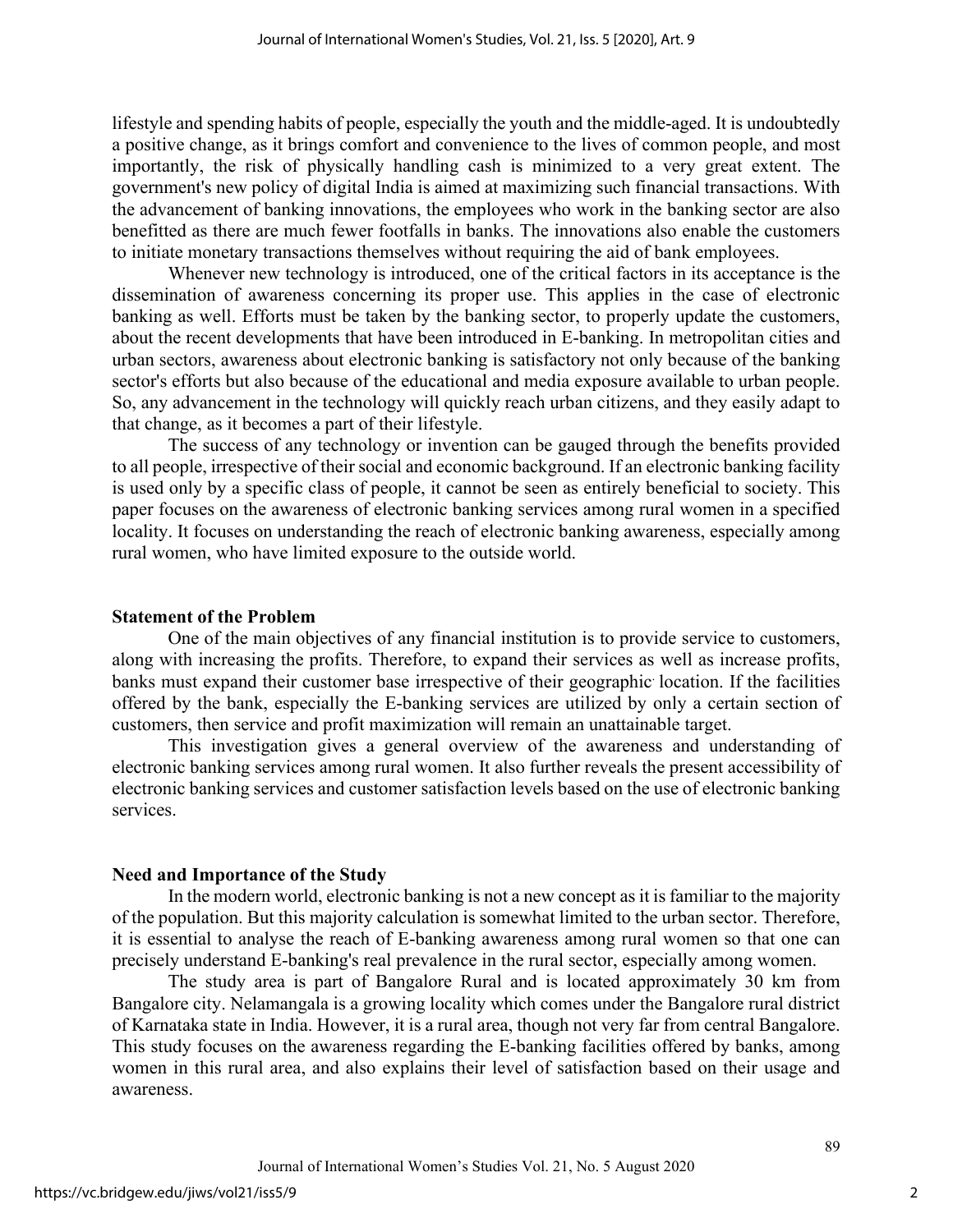## **Select Literature Review**

According to Khan, H. F. (2017), electronic banking is handling various banking transactions with the help of the internet through communication and information technology.

Sohali & Shanmugham (2003) explain that certain factors affect the usage of electronic banking services among customers. It includes proper accessibility of internet connection, awareness of electronic banking, and customer hesitation.

In the words of Jahangir, N., & Begum, N. (2008), perceived usefulness, ease of use, and security and privacy are the factors which influence customers' electronic banking adaptation.

It has been noted that electronic banking services can be improved through proper customer communication and software improvements (Karjaluoto, H., Mattila, M., & Pento, T. 2002). Yousafzai, S. Y., Pallister, J. G., & Foxall, G. R. (2003) have stated that trust is the factor that is used to reduce the perceived risk and create a positive approach towards electronic banking services. Durkin, M. (2007) mentioned that customers consider convenience and security as the vital factors influencing electronic banking registrations. Hammoud, J., Bizri, R. M., & El Baba, I. (2018) suggested that service quality and customer satisfaction have a strong influence over customers.

## **Objectives**

The present study seeks to examine the extent to which rural women are aware of electronic banking services. The following are the primary objectives:

- 1. To examine the extent of awareness of electronic banking services among rural women;
- 2. To evaluate the satisfaction of rural women with electronic banking services;
- 3. To identify the problems faced by rural women while using E-banking services.

## **Methodology**

This study focuses on gauging the awareness level of rural women regarding the use of electronic banking services. This awareness is necessary to measure the customer satisfaction level of the rural women, as existing bank customers are also examined in this study. Secondary data is used to get the relevant data, and a structured questionnaire is used to obtain data from rural women. Customer satisfaction is measured based on a five-point scale:

The first objective is to test the level of awareness among rural women. Two sets of criteria, age and education, are vital to influencing the awareness of electronic banking services. The percentage of these, were also considered in the study. The awareness level was classified in two degrees - fully aware and partially aware. Other statistical devices like diagrams and graphs were also used to test the objectives.

The current study is a descriptive study of mobile banking services provided by established banks and new generation banks.

## **Sources of Data**

Data required for the study was collected from primary sources and secondary sources. Primary data collection: The questionnaire method and interview schedule method were used for collecting the data from the customers.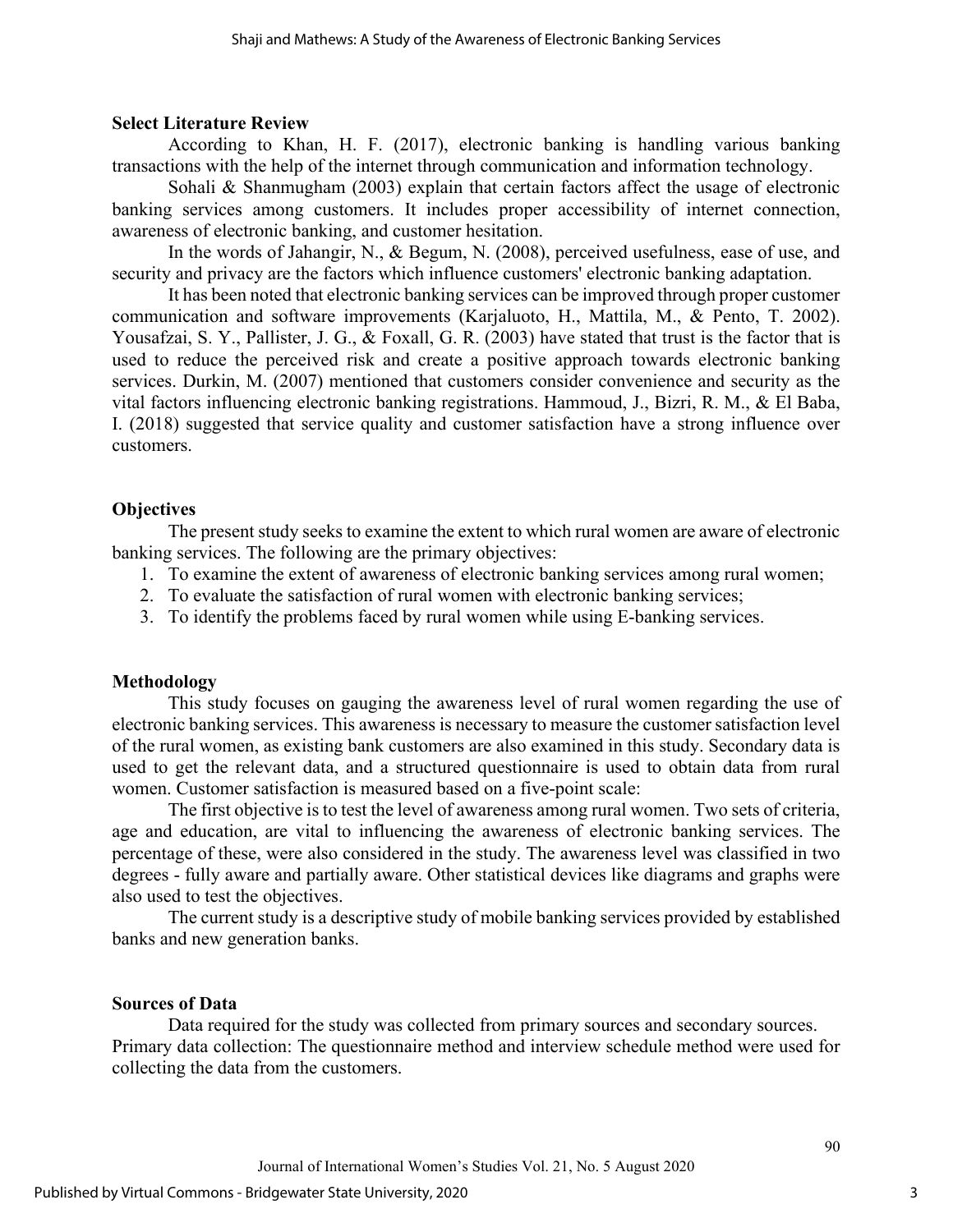Secondary data collection: Theoretical backgrounds needed to support the research study were collected from secondary sources such as journals, magazines, and web pages.

## **Sampling plan**

*The universe*: The population of the study consist of rural women who are using electronic banking services at Nelamangala Taluk, Bangalore Rural.

*The Sample Size*: The sample size used for the study is 400.

*The Sampling Technique*: Convenient sampling method has been adopted for the study.

## **Plan of Analysis**

In this study analysis of the responses is made by using statistical tools such as:

- 1. Simple percentage analysis
- 2. Weighted Rank Method

## **Data Analysis and Interpretation**

*Awareness level of rural women customers regarding electronic banking services* 

Awareness levels among rural women customers of the electronic banking services was tested using a questionnaire. The awareness level of rural women customers was divided into two types:

- 1. Fully Aware Customers
- 2. Partially Aware Customers

## **Table 1 Awareness level of the rural women customers electronic banking Services**

| Awareness                        | No. of respondents | Percentage |
|----------------------------------|--------------------|------------|
| <b>Fully Aware Customers</b>     | 60                 | 15         |
| <b>Partially Aware Customers</b> | 340                | 85         |





**Figure 1**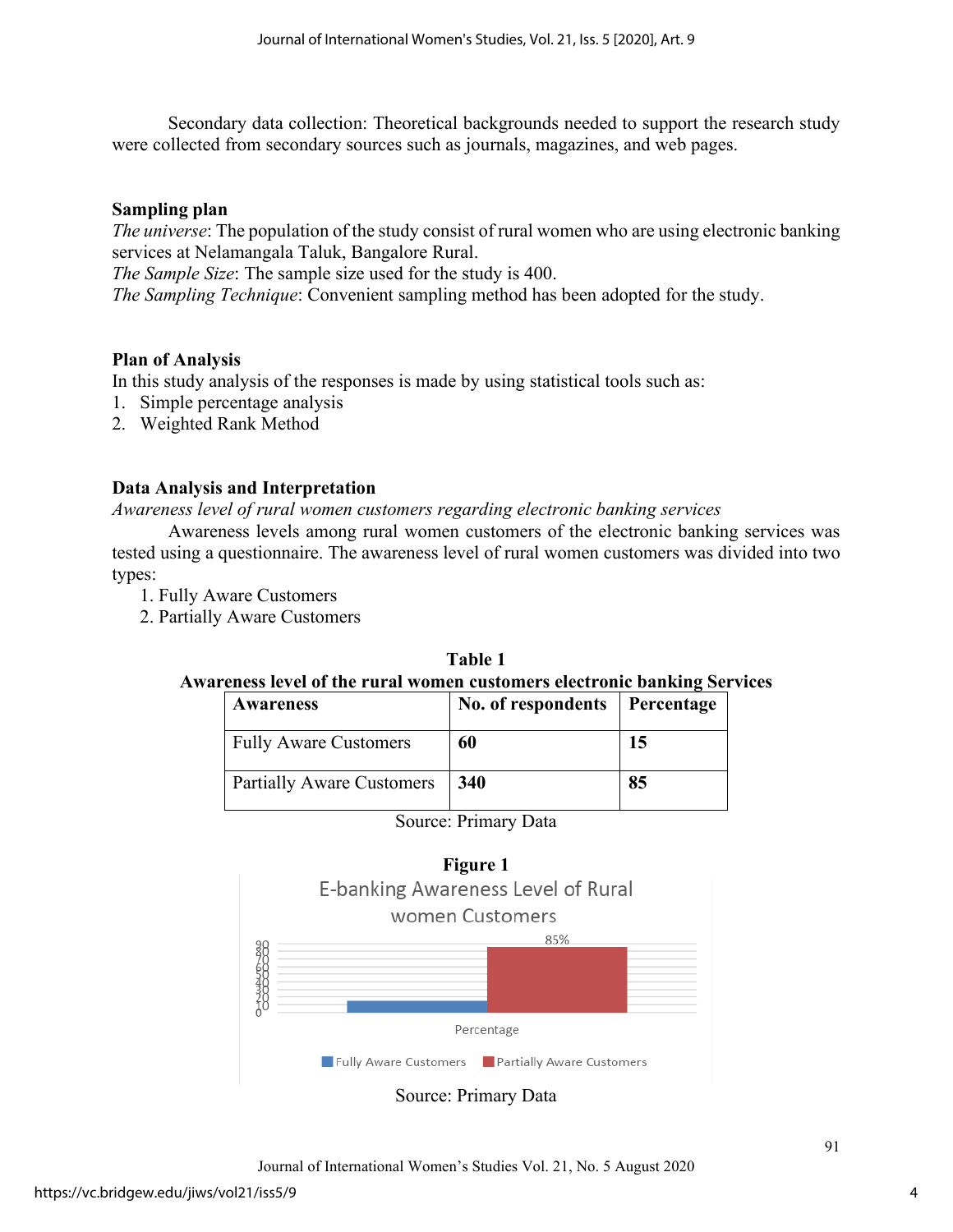## **Variables used for measuring the satisfaction level**

| <b>Variables</b>        |
|-------------------------|
| Security                |
| Ease of use             |
| <b>Service Quality</b>  |
| Cost-effectiveness      |
| Privacy of transactions |
| Customer support        |

## **Criteria for Satisfaction Measurement and Values Assigned:**

| Criteria                   | <b>Values Assigned</b> |
|----------------------------|------------------------|
| <b>Highly Satisfied</b>    |                        |
| Satisfied                  |                        |
| Neutral                    |                        |
| Dissatisfied               |                        |
| <b>Highly Dissatisfied</b> |                        |

## **Table 2: E-Banking Satisfaction level among fully aware rural women customers**

| N                       | <b>Basis</b>    | 5                              |          | $\overline{\bf{4}}$  |                | 3              |    | $\boldsymbol{2}$        |                | 1                                        |                |          |        |                    |                |
|-------------------------|-----------------|--------------------------------|----------|----------------------|----------------|----------------|----|-------------------------|----------------|------------------------------------------|----------------|----------|--------|--------------------|----------------|
| 0.                      |                 | <b>Highly</b><br>satisfie<br>d |          | <b>Satisfie</b><br>d |                | Avera<br>ge    |    | <b>Dissatisfi</b><br>ed |                | <b>Highly</b><br><b>Dissatisfi</b><br>ed |                | T<br>S   | T<br>F | $A\mathbf{v}$<br>g | Ran<br>$\bf k$ |
|                         |                 | $\mathbf F$                    | S        | F                    | S              | F              | S  | F                       | S              | F                                        | S              |          |        |                    |                |
| $\mathbf{1}$            | <b>Security</b> | $\overline{4}$                 | 20       | 15                   | 6              | $\overline{3}$ | 9  | $\overline{2}$          | $\overline{4}$ | $\overline{0}$                           | $\overline{0}$ | 27       | 60     | 4.5                | $\mathbf{1}$   |
|                         |                 | $\overline{0}$                 | 0        |                      | $\theta$       |                |    |                         |                |                                          |                | 3        |        | 5                  |                |
| $\overline{2}$          | <b>Ease of</b>  | 3                              | 19       | 16                   | 6              | 3              | 9  | $\mathbf{1}$            | $\overline{2}$ | $\mathbf{1}$                             | $\mathbf{1}$   | 26       | 60     |                    | $\overline{2}$ |
|                         | use             | 8                              | $\theta$ |                      | $\overline{4}$ |                |    |                         |                |                                          |                | 6        |        | 4.4                |                |
|                         |                 |                                |          |                      |                |                |    |                         |                |                                          |                |          |        | 3                  |                |
| $\overline{\mathbf{3}}$ | <b>Service</b>  | 3                              | 15       | 19                   | 7              | 8              | 24 | 1                       | $\overline{2}$ | $\mathbf{1}$                             | $\mathbf{1}$   | 25       | 60     | 4.3                | $\overline{3}$ |
|                         | Quality         |                                | 5        |                      | 6              |                |    |                         |                |                                          |                | 8        |        | $\theta$           |                |
| $\overline{\mathbf{4}}$ | Cost-           | $\overline{3}$                 | 80       | 17                   | 6              | 3              | 9  | $\overline{2}$          | $\overline{4}$ | $\overline{2}$                           | $\overline{2}$ | 16       | 60     | 2.7                | 6              |
|                         | effectiven      | 6                              |          |                      | 8              |                |    |                         |                |                                          |                | 3        |        | $\overline{2}$     |                |
|                         | <b>ess</b>      |                                |          |                      |                |                |    |                         |                |                                          |                |          |        |                    |                |
| 5                       | Privacy         | 3                              | 16       | 11                   | $\overline{4}$ | 7              | 21 | 5                       | 10             | 5                                        | 5              | 24       | 60     | 4.0                | 5              |
|                         |                 | $\overline{2}$                 | $\theta$ |                      | 4              |                |    |                         |                |                                          |                | $\theta$ |        | $\boldsymbol{0}$   |                |
| 6                       | <b>Customer</b> | $\overline{3}$                 | 17       | 13                   | 5              | 5              | 15 | 6                       | 12             | $\mathbf{1}$                             | $\mathbf{1}$   | 25       | 60     | 4.2                | $\overline{4}$ |
|                         | <b>Support</b>  | 5                              | 5        |                      | $\overline{2}$ |                |    |                         |                |                                          |                | 5        |        | 5                  |                |

Source: Primary Data

Overall mean average-24.25/6=4.04

From the above table, we can see the satisfaction level of customers based on six service indicators. By taking the average satisfaction of each indicator, we can rank the satisfaction level. In this table, the service indicator 'Security' occupies the first rank among other indicators because it has the highest average, ie.4.55. The second position is gained by the service indicator 'Ease of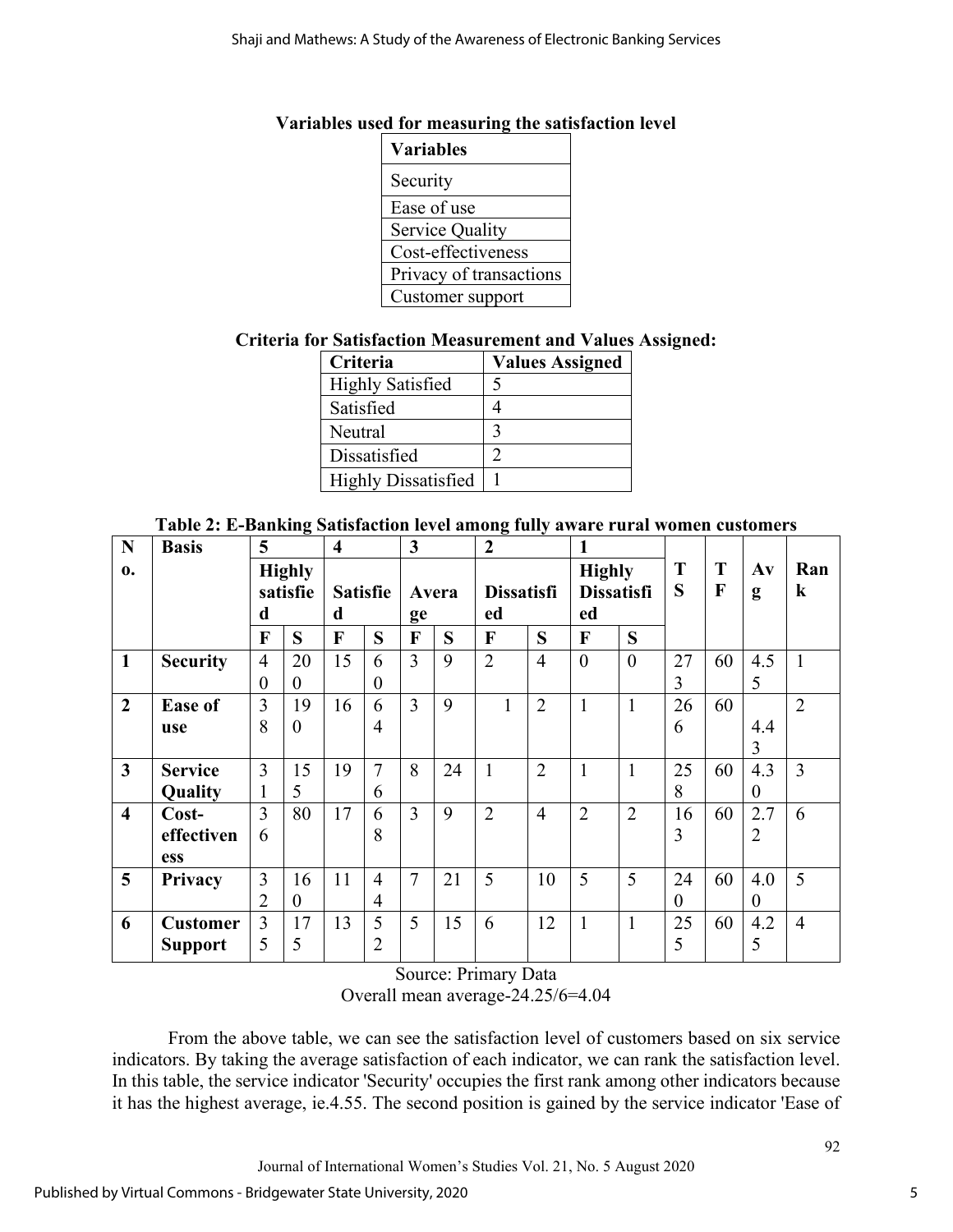use'. It has an average of 4.43. The service indicator's privacy and cost' has the lowest satisfaction as it occupies the last ranks, among other indicators. In the case of satisfaction level among rural women customers, their overall mean average is 4.04, which lies between weights 5 and 4, so we can say that the fully aware rural women customers of e-banking services are satisfied customers. Where,  $TS = Total Sum$ ,  $TF = Total Frequency$ ,  $Avg = Average$ 

| N                       | <b>Basis</b>                 | 5                              |          | $\overline{\mathbf{4}}$ |                | 3              |                | $\boldsymbol{2}$        |    |                                          |    |                |                  |                    |                |
|-------------------------|------------------------------|--------------------------------|----------|-------------------------|----------------|----------------|----------------|-------------------------|----|------------------------------------------|----|----------------|------------------|--------------------|----------------|
| $\bf{0}$                |                              | <b>Highly</b><br>satisfie<br>d |          | <b>Satisfied</b>        |                | Average        |                | <b>Dissatisfi</b><br>ed |    | <b>Highly</b><br><b>Dissatisfi</b><br>ed |    | <b>TS</b>      | TF               | $A\mathbf{v}$<br>g | Ran<br>$\bf k$ |
|                         |                              | F                              | S        | $\mathbf{F}$            | S              | F              | S              | F                       | S  | F                                        | S  |                |                  |                    |                |
| $\mathbf{1}$            | <b>Security</b>              | 5                              | 28       | 12                      | 49             | 16             | 50             | 43                      | 86 | 10                                       | 10 | 137            | 34               | 4.0                | 6              |
|                         |                              | 6                              | $\theta$ | 3                       | $\overline{2}$ | 8              | 4              |                         |    |                                          |    | $\overline{2}$ | $\theta$         | 3                  |                |
| $\overline{2}$          | <sub>of</sub><br><b>Ease</b> | 5                              | 28       | 12                      | 49             | 17             | 52             | 30                      | 60 | 13                                       | 13 | 138            | 34               | 4.0                | $\mathbf{1}$   |
|                         | use                          | 7                              | 5        | 4                       | 6              | 6              | 8              |                         |    |                                          |    | $\overline{2}$ | $\theta$         | 6                  |                |
| $\overline{\mathbf{3}}$ | <b>Service</b>               | $\overline{4}$                 | 20       | 11                      | 44             | 18             | 56             | 37                      | 74 | 24                                       | 24 | 130            | 34               | 3.8                | 5              |
|                         | Quality                      | $\mathbf{I}$                   | 5        | $\theta$                | $\overline{0}$ | 8              | 4              |                         |    |                                          |    | 7              | $\overline{0}$   | 4                  |                |
| $\overline{\mathbf{4}}$ | Cost                         | $\overline{4}$                 | 20       | 14                      | 56             | 17             | 52             | 22                      | 44 | 22                                       | 22 | 135            | 34               | 3.9                | $\overline{4}$ |
|                         |                              | $\theta$                       | $\theta$ | $\overline{2}$          | 8              | $\overline{4}$ | $\overline{2}$ |                         |    |                                          |    | 6              | $\theta$         | 8                  |                |
| 5                       | Privacy                      | 5                              | 26       | 13                      | 54             | 16             | 48             | 23                      | 46 | 28                                       | 28 | 136            | 34               | $\overline{4}$     | $\overline{3}$ |
|                         |                              | 2                              | $\theta$ | 5                       | $\overline{0}$ | 2              | 6              |                         |    |                                          |    | $\theta$       | $\boldsymbol{0}$ |                    |                |
| 6                       | <b>Custom</b>                | 3                              | 17       | 13                      | 54             | 16             | 49             | 33                      | 66 | 31                                       | 31 | 131            | 34               | 3.8                | 2              |
|                         | er                           | $\overline{4}$                 | $\theta$ | 7                       | 8              | 5              | 5              |                         |    |                                          |    | $\theta$       | $\overline{0}$   | 5                  |                |
|                         | <b>Support</b>               |                                |          |                         |                |                |                |                         |    |                                          |    |                |                  |                    |                |

**Table 3: E-Banking Satisfaction level among partially aware rural women customers**

Source: Primary Data

Overall mean average-23.76/6=3.96

From the above table, the satisfaction level of customers based on six service indicators. By taking the average satisfaction of each indicator, we can rank the satisfaction level. In this table, we can see that service indicator 'Ease of use' occupies the first rank among other indicators, because it has the highest average, i.e., 4.06

The second position is gained by the service indicator 'Security.' It has an average of 4. 03. Service indicator 'customer support and service quality' has the lowest satisfaction as it occupies the last ranks, among other indicators. In the satisfaction level among rural women customers, their overall mean average is 3.96, which lies between weights 4 and 3, so we can say that partially satisfied rural women customers of e-banking services have only average satisfaction levels. Where,  $TS = Total Sum$ ,  $TF = Total Frequency$ ,  $Avg = Average$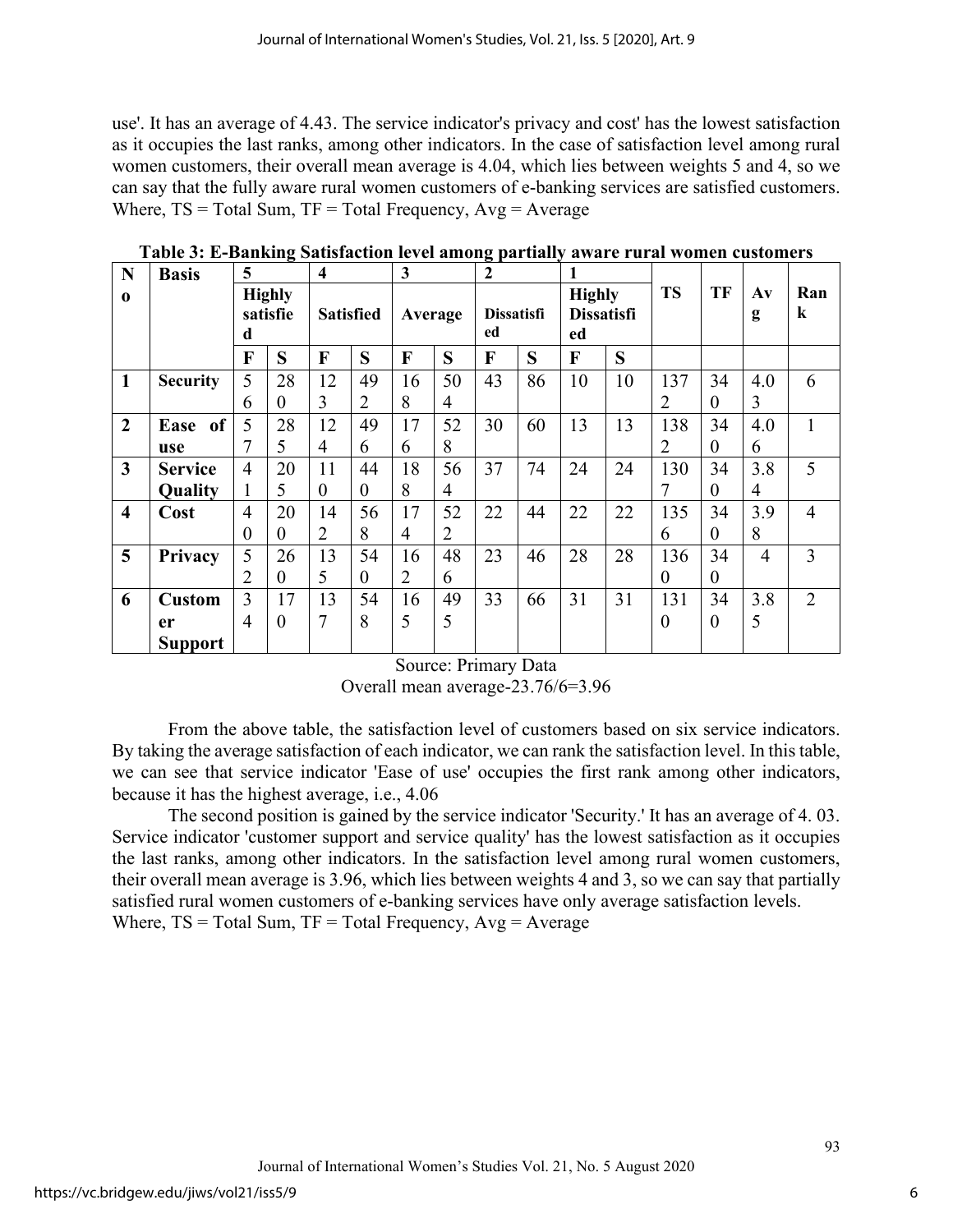| Problems                  | Response          |            |  |  |  |  |
|---------------------------|-------------------|------------|--|--|--|--|
|                           | No. of respondent | Percentage |  |  |  |  |
| Security                  |                   | 1.75%      |  |  |  |  |
| <b>Technical Problems</b> | 304               | 76 %       |  |  |  |  |
| Fraud                     | 10                | $2.5\%$    |  |  |  |  |
| Other Problems            | 9                 | 2.25%      |  |  |  |  |
| No Problems               | 70                | 17.5%      |  |  |  |  |
| Total                     | 400               | 100%       |  |  |  |  |

|  | <b>Table 4: Problems of Customers</b> |
|--|---------------------------------------|
|--|---------------------------------------|

Source: PrimaryData

The majority of respondents, 76% faced technical problems while using mobile banking services. Nearly 1.25% of respondents faced security problems, 2.5% of respondents faced fraud, and2.25% have other problems like network issues and internet problems.17.5% of users have no problems while using this service.

The following figure shows the diagrammatic representation of the problems faced by the respondents.



Source: Primary Data

## **Findings**

- This study reveals that 85% of the rural women customers are partially aware of the electronic banking services offered by various banks, and only 15% are fully aware of electronic banking services.
- By assessing the satisfaction level of rural women, fully aware customers are satisfied customers, and partially aware customers have only average satisfaction levels. The mean satisfaction level of 4.04 in the case of fully aware rural women customers shows that they are satisfied customers whereas, the mean satisfaction level of partially aware rural women customers shows that they have only average satisfaction with the banking services of banks.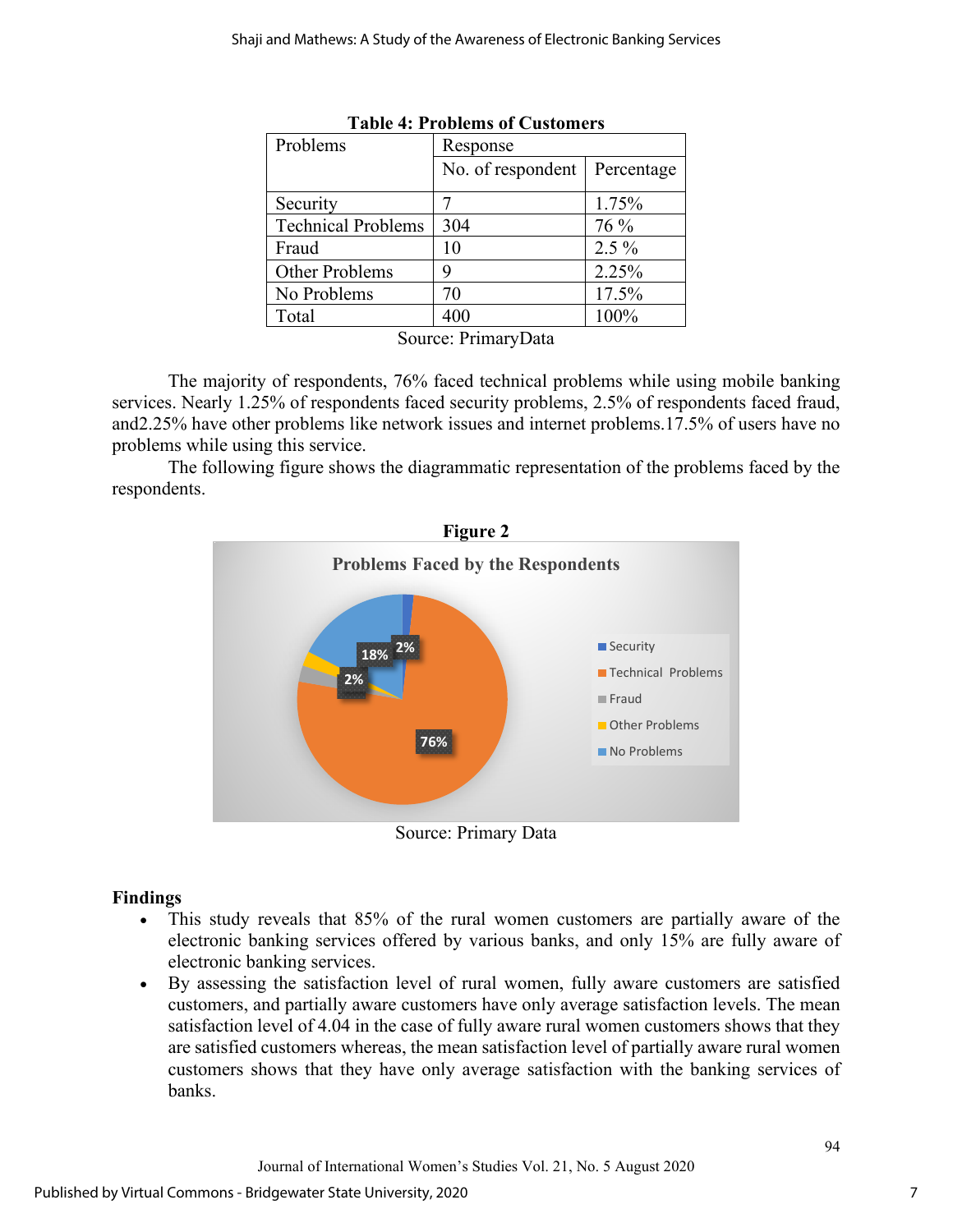• The major problems faced by rural women respondents (76%) were technical problems while using electronic banking service.

## **Recommendations**

- The objective of improving customer awareness for electronic banking services could be achieved through proper customer education. This can be done by implementing a separate customer care unit in each bank, with technically qualified personnel to provide up to date information to the users and to answer customer queries.
- To gain customer confidence, banks should improve all promotional measures. Adoption of high-quality promotional material may influence the usage rate of the customers.
- Rural women are less attracted to various electronic banking services, so they should be appropriately encouraged to use such services.
- Taking necessary precautions to solve software problems may help the banks to offer these services more economically with higher standards.
- More awareness campaigns should be initiated, especially among rural women.

## **Conclusion**

The current research study is based on the usage of electronic banking services among rural women customers. It was an effort to examine the customers' awareness level and satisfaction level, and also helped to check whether there is any difference in the satisfaction level of the customers. As far as the awareness level is concerned highly educated customers have more awareness, and awareness levels among the younger respondents are greater compared to older respondents. So effective measures need to take to enhance the awareness level of the customers of all age groups. In the present study, it is evident that rural women customers need more support and guidance to adapt fully to the electronic banking services offered by banks as only 15% of the rural women respondents have a good understanding of the various e-banking services.